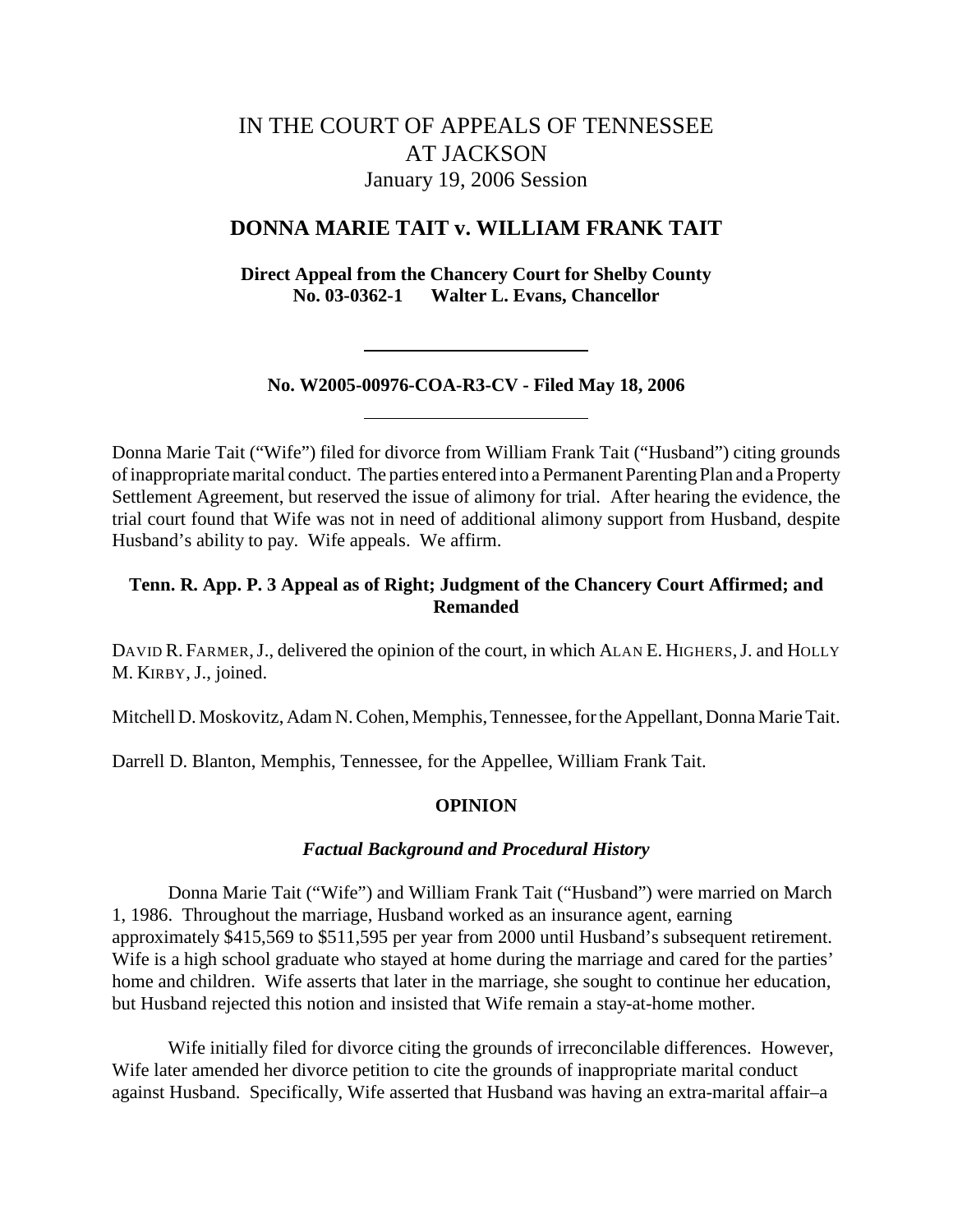fact that Husband did not deny. As a result, the trial court granted Wife a divorce based upon inappropriate marital conduct by Husband.At trial, the court approved the parties' Settlement Agreement as to Division of Property, whereby Wife received fifty-five percent of the marital estate. Wife's portion of the marital estate totaled approximately \$976,793, with \$524,888 of the total being in the form of a retirement account. Wife also received \$149,083 in cash, which represented half of an investment account the parties had set aside for the children's education and had agreed to not include in the marital estate.Wife further received an income from Husband's pension in the amount of \$2,380 per month, which would increase to \$5,082 at Husband's retirement. At the time of trial, Husband testified that he planned to retire in 2006, at which time he would earn approximately \$10,000 per month in pension benefits.<sup>1</sup>

In presenting evidence on alimony, Wife asserted that her personal expenses totaled  $$7,344.52$  per month.<sup>2</sup> These expenses were apart from those incurred by her children, where were covered by child support payments that Wife would receive from Husband under the parties' Permanent Parenting Plan. Wife further testified that her income consisted of the \$2,380 per month gross she would receive from Husband's pension, which would increase to \$5,082 per month at Husband's retirement.Wife presented further evidence that she suffers from lupus, which causes her considerable joint pains, eye problems, and numbness in her hands. Wife also testified that she has developed arthritis in her hands, knees, and feet; and suffers from both high blood pressure and high cholesterol.

In addition to Wife's proof, the trial court also heard expert testimony from Gordon Thompson, a certified public accountant, who testified that despite income from child support, pension benefits, and social security, Wife would have an annual deficit for the rest of her life

- 2. Subsequent to the Trial, and during the pendency of this appeal, Appellant began receiving pension benefits of Five Thousand Eighty Two Dollars (\$5,082) per month.
- 3. It was contemplated by the parties that this increase would take place as evidenced throughout the record.

 $\rm_{On}^{1}$  September 20, 2005, Husband filed a Motion to Consider Post-Judgment Facts which stated:

<sup>1.</sup> At the time of the Trial in this matter, the Appellant (Wife) was receiving a pension benefit of Two Thousand Three Hundred Eighty Dollars (\$2,380) per month.

Husband's motion was granted by this Court on October 11, 2005. It is undisputed that Husband is retired.

 $^{2}$ In her reply brief, Wife revised her monthly expenses for a new total of \$6,952.39.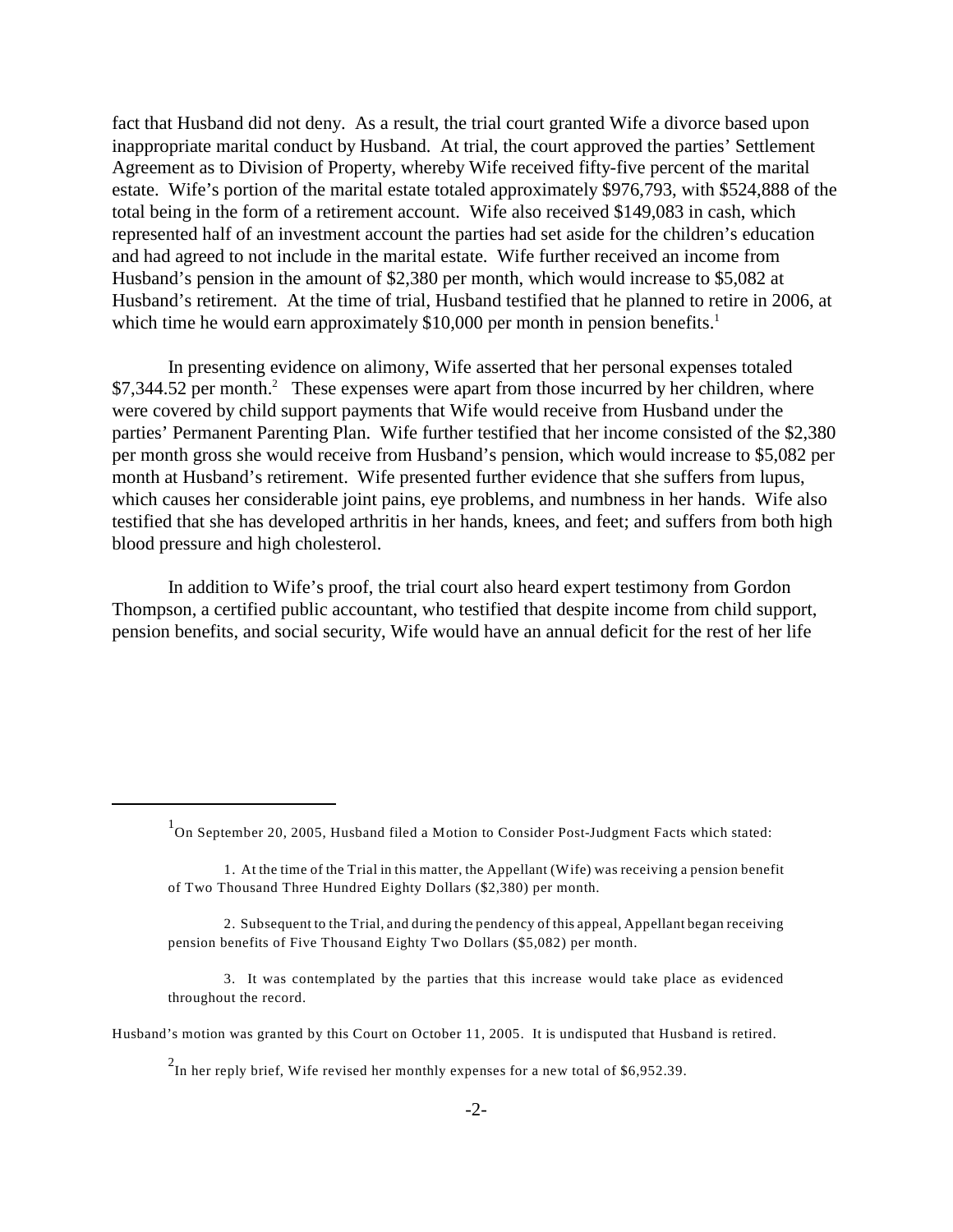and would ultimately expend all of her liquid "working capital"<sup>3</sup> by age seventy-five.<sup>4</sup> However, at that time, Mr. Thompson testified that Wife would have approximately \$3,200,000 in her retirement account as well as income of \$5,080 per month from Husband's pension. In addition to Mr. Thompson's testimony, Husband also asserted that Wife's income statement did not include money she could earn from working and also did not include interest income Husband alleges Wife could earn if she were to invest her liquid assets<sup>5</sup> at a 5.5 percent rate of return.

At the conclusion of the proof, the Chancellor made extensive findings, which are as follows:

Each of these parties have submitted affidavits of income and expenses that have been examined and cross-examined, both of which the Court feels to be somewhat inflated. The Court has considered the testimony of Mr. Thompson, and the reasonableness to be given to his testimony.

The Court has considered the testimony of both [Wife] and [Husband] and the arguments of their counsel. In determining whether the granting of an order for alimony or payment of support and maintenance to a party is appropriate, the Court considers, among other things, the requested nature, amount, length of term, and the manner of the proposed payment of alimony.

The Court considers the relative earning capacity of the parties, their respective obligations, their needs, and the financial resources that each one has, including income from all sources, including pension, profit sharing, retirement, or other sources.

The Court also considers the relative education and training of each party, the ability and opportunity of each to secure further education and training, and the necessity of a party to secure further education and training to improve such party's earning capacity to a reasonable level.

The Court also considers the duration of the marriage, the age and mental condition of the parties, the physical condition of each party, including any disability or incapacity due to a chronic, debilitating disease which, in this case, it appears as though [Wife] suffers from lupus and arthritis and high blood pressure, like so many

<sup>&</sup>lt;sup>3</sup> According to Mr. Thompson's testimony, Wife had approximately \$378,858 in "working capital", which represented Wife's investable assets she received in the division of marital property, not including her \$524,888 retirement account or the \$149,000 she received for the children's education account.

 $^4$ Mr. Thompson's calculated that Wife had approximately \$378,858 in liquid "working capital." However, at trial the Chancellor noted that the Mr. Thompson' projections did not consider any separate property of the parties in calculating income and expenses. Furthermore, the record shows that Mr. Thompson's calculations also fail to consider any potential earnings by Wife.

In his brief, Husband asserts that Wife has approximately \$524,000 in liquid assets. Husband obtained this amount by adding the liquid portion of Wife's share of the marital estate (approximately \$375,000) with Wife's portion of the children's education fund (\$149,000).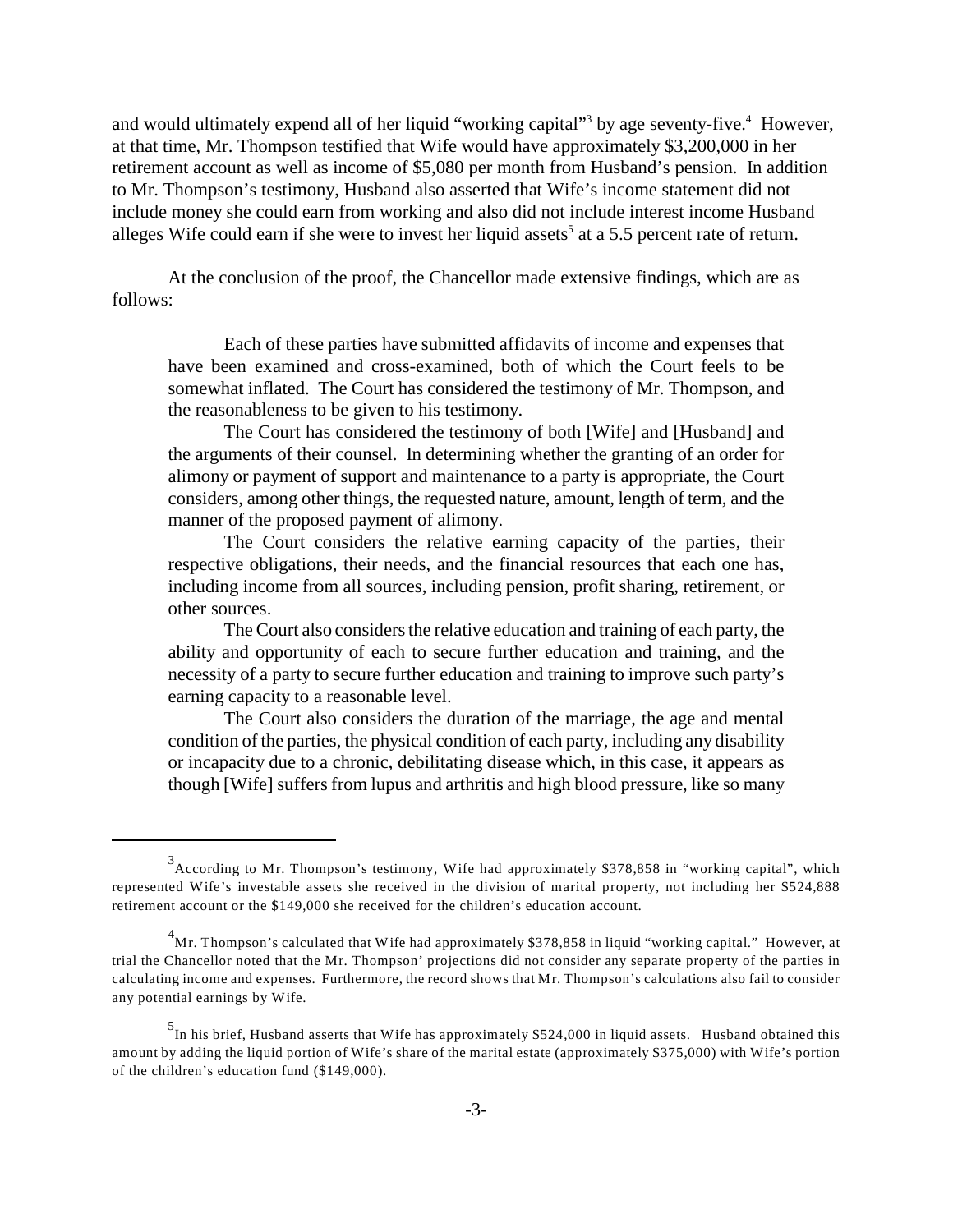others do. [Husband] suffers stress and over-exhaustion and has sought psychological and, I believe, psychiatric treatment to stabilize his situation.

The Court also considers the extent to which it would be undesirable for the disadvantaged party to seek employment outside the home.

The Court also considers whether there are minor children in the home. In this case, I believe one is 16 and one is 17.

The Court considers the separate assets of each party, both real and personal, tangible and intangible, and also, of course, the relative fault of the parties. Alimony would not be appropriate if the party seeking alimony is guilty of inappropriate marital conduct, which does not appear to be the situation in this case....

And, of course, the Court can consider any other relative facts that may exist in the award of alimony. [Wife's counsel] is relying upon Tennessee Code, section 36-5-101 to argue that his client is in need of a transitional alimony, and that [Husband] should pay the same. Certain things are uncontroverted and without dispute that the marital property of the parties has been divided 55 percent to [Wife] and 45 percent to [Husband], and that award has been agreed to without regard to any separately accumulated assets of either party. It also appears that, based upon the agreed-to values and amounts, [Wife] is receiving what amounts to approximately \$180,000 more in marital property than is [Husband], and \$90,000 more than what she normally would have received if this Court had allocated the property one half to one half.

It appears that [Husband] has been in the insurance business for 11 years before the marriage, and has built up certain good will and that he built during the marriage, but based upon the testimony, it appears as though the accumulation of the substantial assets occurred during the marriage, which was the product, or the fruits of the labor, that he had developed for the 11 years prior thereto.

It also appears that if [Husband] retires in '05 or '06, that [Wife] will be receiving in retirement payments approximately \$5,082 dollars [per month], and [Husband] will be receiving approximately \$10,000 per month in retirement. The amount that [Wife] will be receiving will be in addition to the \$1,000,000 that she received as part of the Marital Dissolution Agreement, and the \$10,000 a month that [Husband] will be receiving will be in addition to mostly the real estate, which he retained as a result of the settlement, in addition to the assumption of the debt on that real estate.

After considering all of the factors and the disparity in the division of marital assets between the parties, the Court is of the opinion that [Wife] does not satisfy the requirements of this Court to convince the Court that she is in need of any additional alimony support in order to maintain an appropriate standard of living consistent with that which she enjoyed during the marriage. [Husband] probably could pay some alimony, but the Court cannot find that [Wife] is in need of the receipt of any alimony, considering the amount and the liquidity of the marital property that she received, in addition to the additional retirement that will be forthcoming to her, for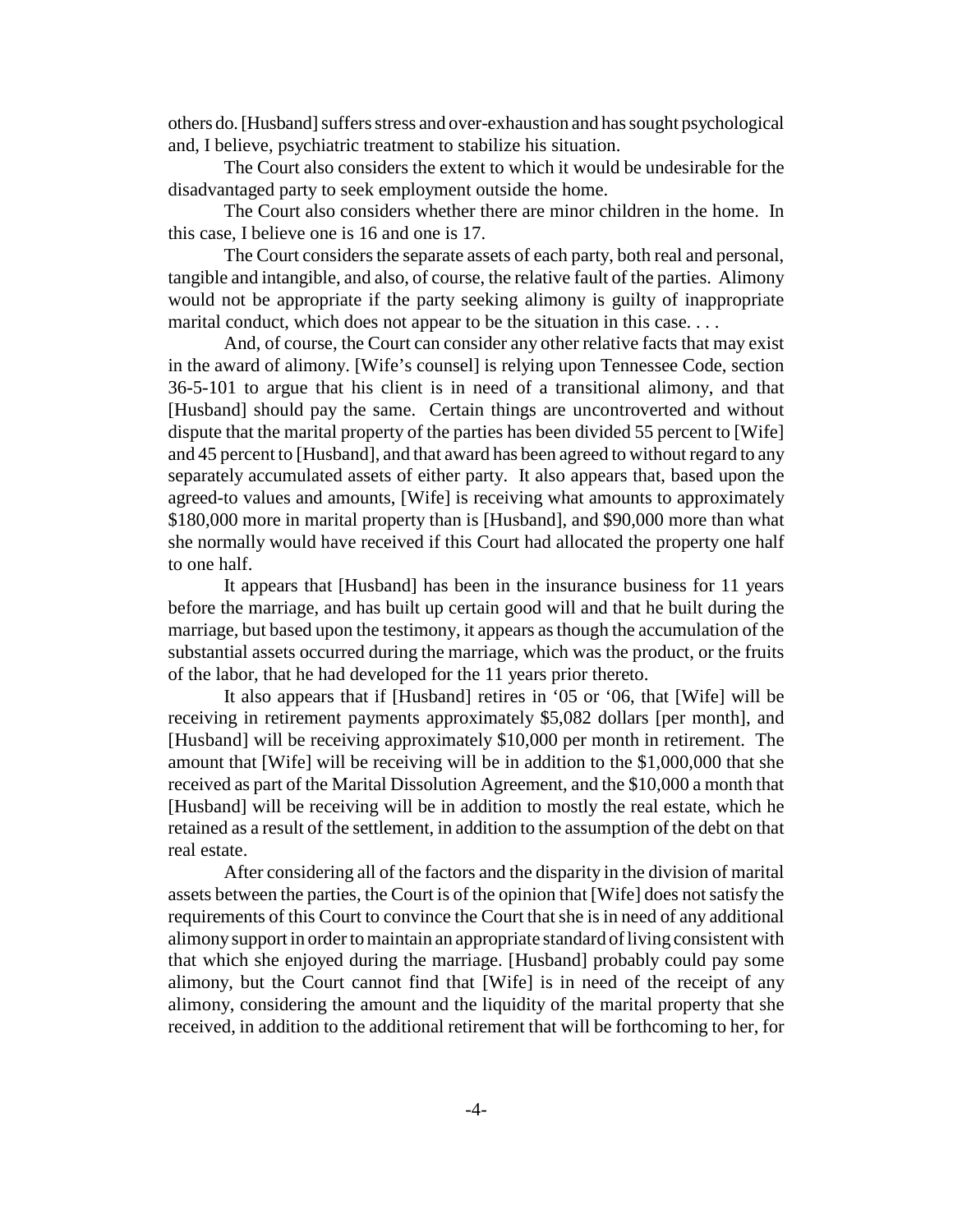life, upon [Husband]'s retirement. And for that reason the request for alimony is denied.

Wife appeals.

# *Issues Presented*

Whether the trial court erred in failing to award Wife alimony.

#### *Standard of Review*

We review the trial court's findings of fact *de novo*, with a presumption of correctness. Tenn. R. App. P. 13(d) (2005); *Berryhill v. Rhodes*, 21 S.W.3d 188, 190 (Tenn. 2000). We will not reverse the trial court=s factual findings unless they are contrary to the preponderance of the evidence. *Id.* Insofar as the trial court-s determinations are based on its assessment of witness credibility, appellate courts will not reevaluate that assessment absent evidence of clear and convincing evidence to the contrary. *Jones v. Garrett*, 92 S.W.3d 835, 838 (Tenn. 2002). Our review of the trial court-s conclusions on matters of law, however, is *de novo* with no presumption of correctness. *Taylor v. Fezell,* 158 S.W.3d 352, 357 (Tenn. 2005).We likewise review the trial court=s application of law to the facts *de novo*, with no presumption of correctness. *State v. Thacker*, 164 S.W.3d 208, 248 (Tenn. 2005).

We review an award of alimony under an abuse of discretion standard. *Herrera v. Herrera*, 944 S.W.2d 379, 385 (Tenn. Ct. App. 1996). If a discretionary decision is within a range of acceptable alternatives, appellate courts will not substitute their decision for that of the trial court simply because the appellate court would have chosen a different alternative. *White v. Vanderbilt Univ.*, 21 S.W.3d 215, 223 (Tenn. Ct. App.1999).

#### *Analysis*

In determining the appropriateness of an award of alimony, courts must consider the statutory factors set out in Tenn. Code Ann.  $\S 36-5-101(d)$  (Supp. 2004). <sup>6</sup> This section provides:

(E) In determining whether the granting of an order for payment of support and maintenance to a party is appropriate, and in determining the nature, amount, length of term, and manner of payment, the court shall consider all relevant factors, including:

 ${}^{6}$ The portion of section 36-5-101 dealing with alimony awards, as amended effective July 1, 2005, is currently codified at Tenn. Code Ann. § 36-5-121 (2005). However, since the trial court decided this case before the current amendment, we review this matter under the version of the statute in effect at the time of the Final Divorce Decree rendered on October 25, 2004.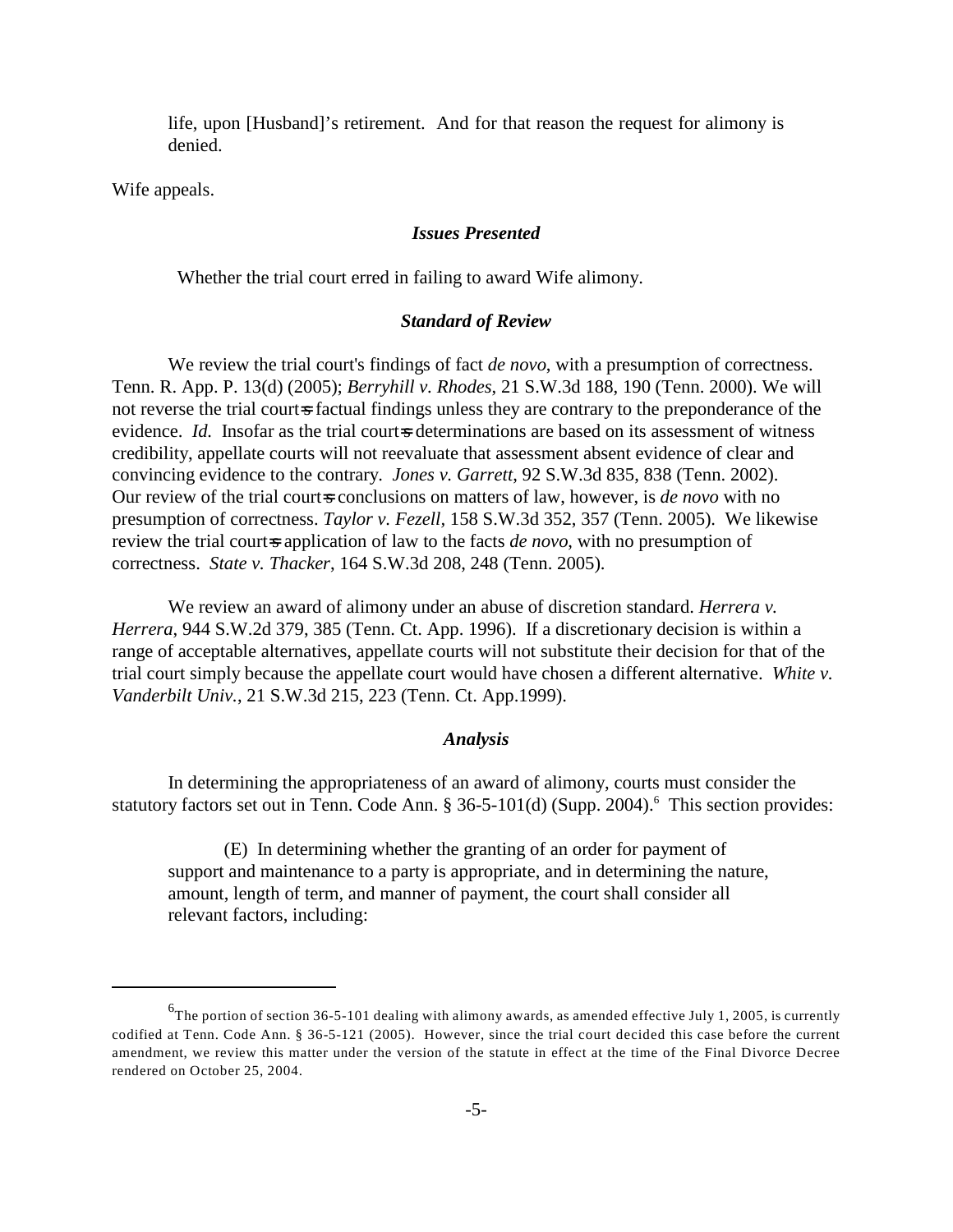(i) The relative earning capacity, obligations, needs, and financial resources of each party including income from pension, profit sharing or retirement plans and all other sources;

(ii) The relative education and training of each party, the ability and opportunity of each party to secure such education and training, and the necessity of a party to secure further education and training to improve such party's earning capacity to a reasonable level;

(iii) The duration of the marriage;

(iv) The age and mental condition of each party;

(v) The physical condition of each party, including, but not limited to, physical disability or incapacity due to a chronic debilitating disease;

(vi) The extent to which it would be undesirable for a party to seek employment outside the home because such party will be custodian of a minor child of the marriage;

(vii) The separate assets of each party, both real and personal, tangible and intangible;

(viii) The provisions made with regard to marital property as defined in § 36-4-121;

(ix) The standard of living of the parties established during the marriage;

(x) The extent to which each party has made such tangible and intangible contributions to the marriage as monetary and homemaker contributions, and tangible and intangible contributions by a party to the education, training or increased earning power of the other party;

(xi) The relative fault of the parties in cases where the court, in its discretion, deems it appropriate to do so; and

(xii) Such other factors, including the tax consequences to each party, as are necessary to consider the equities between the parties.

Tenn. Code Ann. § 36-5-101(d)(1)(E) (Supp. 2004).

In applying section 36-5-101(d), Tennessee courts consider the most important factors to be the need of the spouse seeking support and the ability of the other spouse to pay. *Burlew v. Burlew*, 40 S.W.3d 465, 470 (Tenn. 2001). Should a court find that a spouse is not "economically disadvantaged" or in need of additional support, then "that spouse is not entitled to support and our inquiry goes no further." *Echols v. Echols*, No. E1999-00619-COA-R3-CV, 2000 WL 688589, at \*7 (Tenn. Ct. App. May 30, 2000), *perm. app. denied* (Tenn. Jan. 8, 2001); *see Aaron v. Aaron*, 909 S.W.2d 408, 410 (Tenn. 1995) (stating that "'the real need of the spouse seeking the support is the single most important factor'" when determining whether to award alimony). In determining what constitutes need, the Tennessee General Assembly states in section 36-5-101(d)(1)(B) and (C) of the Tennessee Code that the need of a disadvantaged spouse, and the ability of such a spouse to be rehabilitated, should be determined in relation to the marital standard of living, whereby "the economically disadvantaged spouse's standard of living after the divorce should be reasonably comparable to the standard of living enjoyed during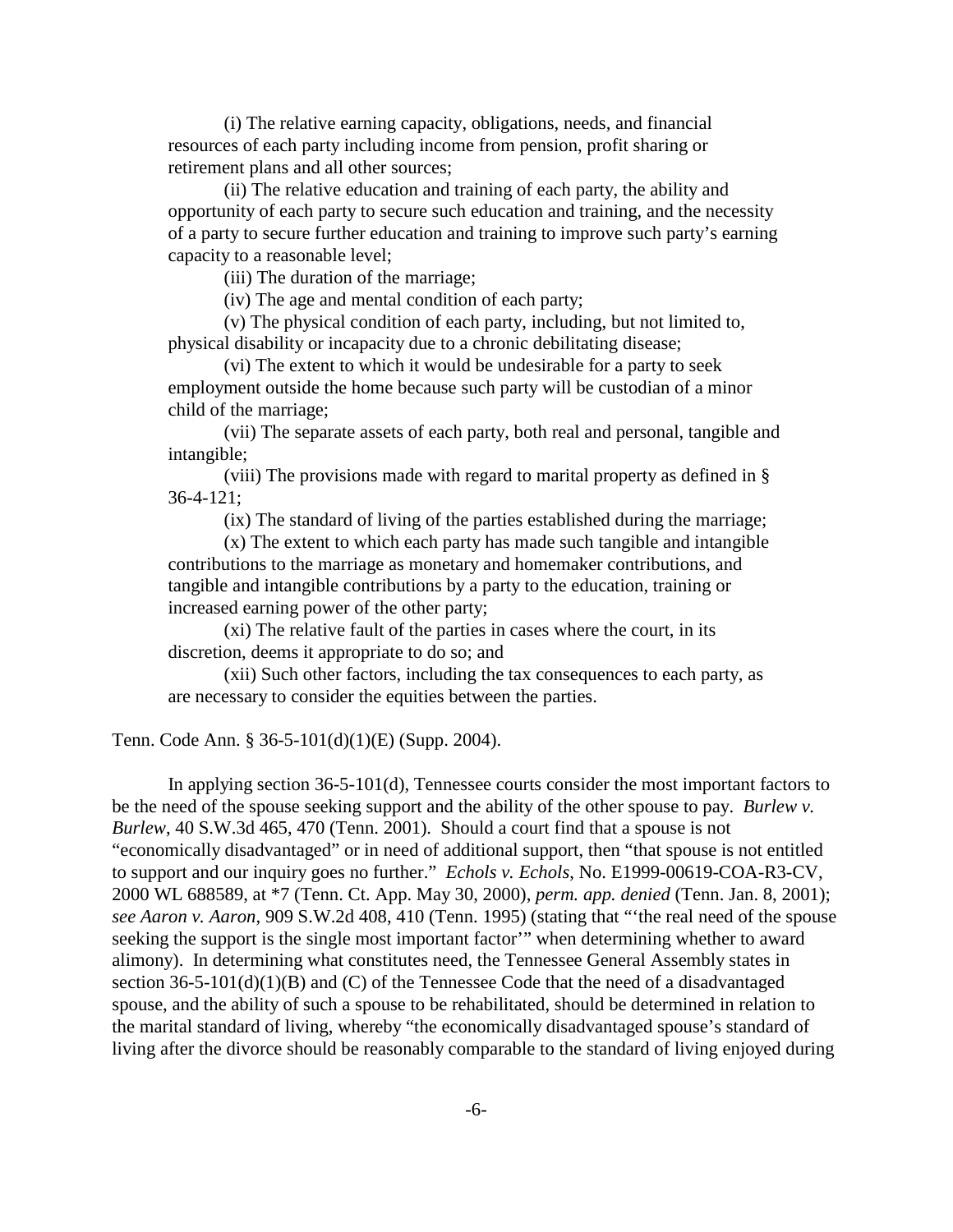the marriage or to the post-divorce standard of living expected to be available to the other spouse, considering the relevant statutory factors and the equities between the parties." Tenn. Code Ann. § 36-5-101(d)(1)(B) and (C) (Supp. 2004).<sup>7</sup>

In the case at bar, Wife asserts that the trial court erred when it found that she did not need additional support from Husband to maintain a standard of living analogous to that which she enjoyed during the marriage, despite the fact that Husband had the ability to pay. We disagree. As previously noted in the facts section of this opinion, the trial court in this case considered the many statutory factors set forth under section 36-5-101(d) of the Tennessee Code in determining whether Wife was entitled to an alimony award. Specifically, the trial court considered the duration of the marriage, the age and mental condition of the parties, the extent to which it would be undesirable for the disadvantaged party to seek employment outside the home, the separate assets of each party, the relative fault of the parties, and the division of marital property. Most importantly, however, the court looked at Wife's needs and her financial resources to satisfy those needs. In doing so, the court found that Wife had sufficient funds to maintain a standard of living consistent with what she enjoyed during the marriage, and thus had no need of support from Husband. After a careful review of the record, we find that the facts in this case fail to preponderate against this finding.

The record shows that at trial Wife asserted personal expenses totaling \$7,344.52 per month, a figure which, based upon the evidence presented at trial, the court found to be somewhat inflated. In determining whether Wife had sufficient means to pay her expenses, the trial court considered the fact that Wife received nearly \$1,000,000 in assets as part of the Marital Dissolution Agreement, \$524,888 of which was in the form of a retirement account. The Court further considered the disparity of the division of marital assets, whereby Wife received \$180,000 more than Husband, and \$90,000 more than what she would have normally received had the trial court allocated the property one half to one half. Besides Wife's share of the marital property, the trial court also considered the fact that Wife would receive \$2,380 per month from Husband's pension plan until Husband's retirement, at which time this amount would raise to \$5,082 per month.

In addition to hearing evidence concerning Wife's share of the marital estate and husband's pension, the trial court also heard expert testimony from Mr. Thompson, a certified public accountant. Mr. Thompson testified that, based upon Wife's income from child support, pension, and future social security payments, Wife would have to exhaust \$378,858 of the liquid assets from her share of the marital estate over a twenty-four to twenty-five year period in order to meet her monthly expenses. However, Mr. Thompson also testified that by the time Wife's liquid assets were exhausted, Wife would be seventy-five years old and have approximately \$3,200,000 in her retirement account, along with her pension and social security benefits. Based upon all of these factors, the trial court determined that Wife failed to demonstrate a need for

<sup>&</sup>lt;sup>7</sup> Currently codified at Tenn. Code Ann. § 36-5-121(c)(2) and (d)(2) (2006).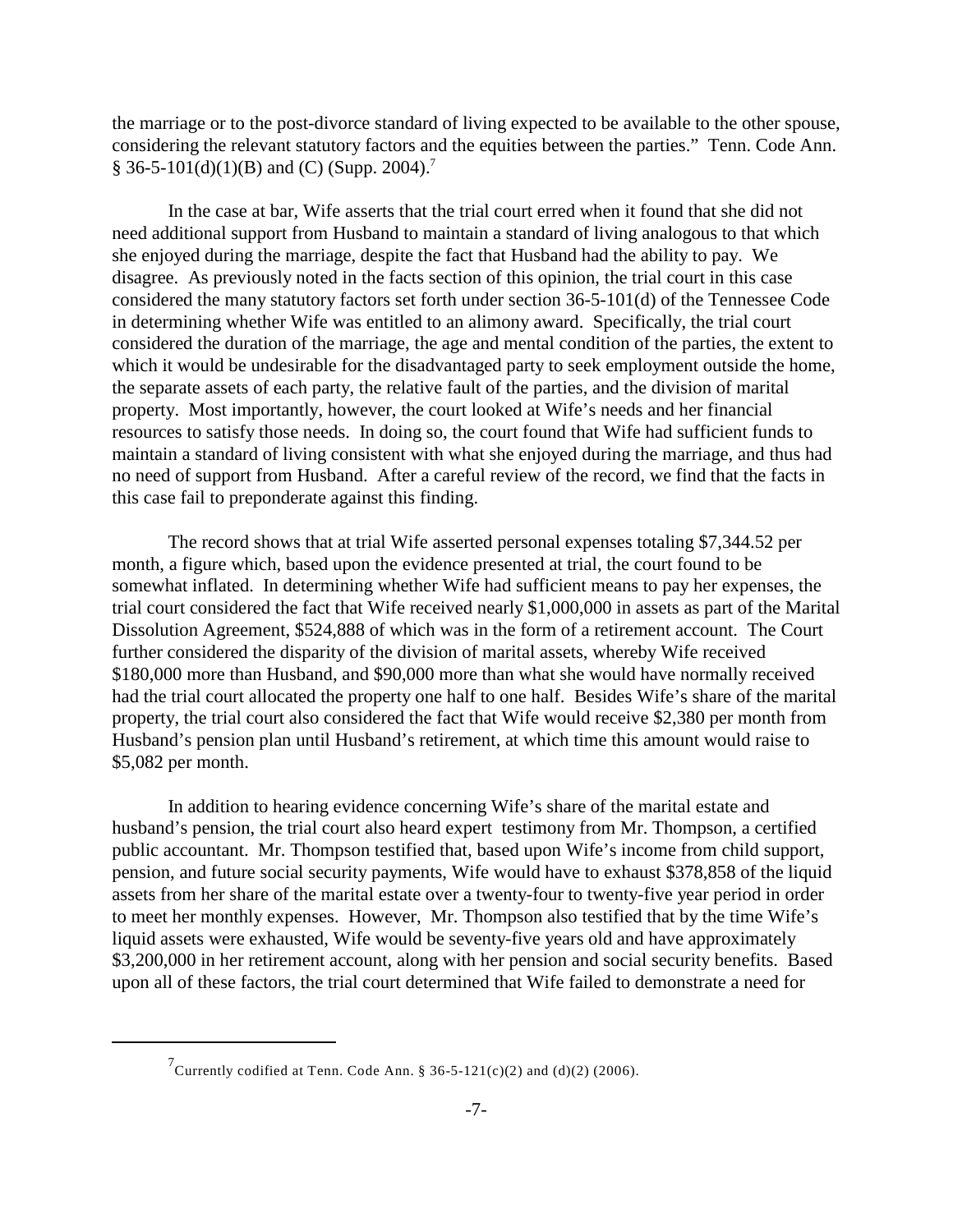additional support in order to maintain a lifestyle commensurate with the marital standard of living. We affirm.

Despite the trial court's finding that Wife has no need for alimony support in order to achieve a standard of living analogous to that she enjoyed during the marriage, Wife nonetheless asserts that she is entitled to support because 1) Husband was at fault for breaking up the marriage, 2) Wife should not be required to deplete all of her "capital assets" in order to support her needs, and 3) Wife is incapable of rehabilitation. Based upon the facts in this case, we find each of these assertions without merit. In relation to Wife's claim that she is entitled to alimony due to Husband's fault, this Court has recently noted that

[i]t is well settled that while fault is a factor to be considered, it must not be applied in a punitive manner against a guilty party in determining the award of alimony. [*Gilliam v. Gilliam*, 776 S.W.2d 81 (Tenn. Ct. App. 1988)]; *Fisher v. Fisher,* 648 S.W.2d 244, 246 (Tenn. 1983). In [*Duncan v. Duncan*, 686 S.W.2d 568 (Tenn. Ct. App. 1984)], this Court specifically rejected the notion of "punitive alimony", [sic] noting that while alimony may be reduced due to a spouse's misconduct, unneeded alimonymay not be added to punish a guilty spouse. *Id*. [at 571-72]. We have stated "alimony is not and never has been intended by our legislature to be punitive. (citations omitted). Nor do we believe it was intended simply as an award of virtue." *Lancaster v. Lancaster*, 671 S.W.2d 501, 503 (Tenn. Ct. App. 1984).

*Wilder v. Wilder*, 66 S.W.3d 892, 895 (Tenn. Ct. App. 2002). In the case at bar, the trial court found that Wife needed no additional support in order to maintain a lifestyle commensurate with what she enjoyed during the marriage. As a result, we find that any award of alimony based upon Husband's fault would be purely punitive in nature and thus not allowed under Tennessee law.

We next address Wife's contention that she "should not be required to deplete her assets to support herself after the divorce." As previously noted, Mr. Thompson testified at trial that Wife would have to expend all of her "liquid working capital" (which Mr. Thompson valued at  $$378,858$ <sup>8</sup> over a twenty-four to twenty-five year period in order to meet her needs. However, at this time, Mr. Thompson calculated that Wife will be receiving \$5,082 in payments from Husband's pension, approximately \$1,144 per month in Social Security Benefits, and will have approximately \$3,200,000 in her retirement account. Based upon these figures, we find that Wife will hardly be required to expend an unreasonable amount of her assets in order to provide her own support, and certainly will not jeopardize her future financial security.

Finally, we address Wife's assertion that she is entitled to alimony due to her alleged inability to be rehabilitated. As set forth in section  $36-5-101(d)(1)(C)$ ,

 $^{8}$ This total does not include the \$149,000 awarded to wife in exchange for her agreement to pay for half of the two minor children's college expenses.